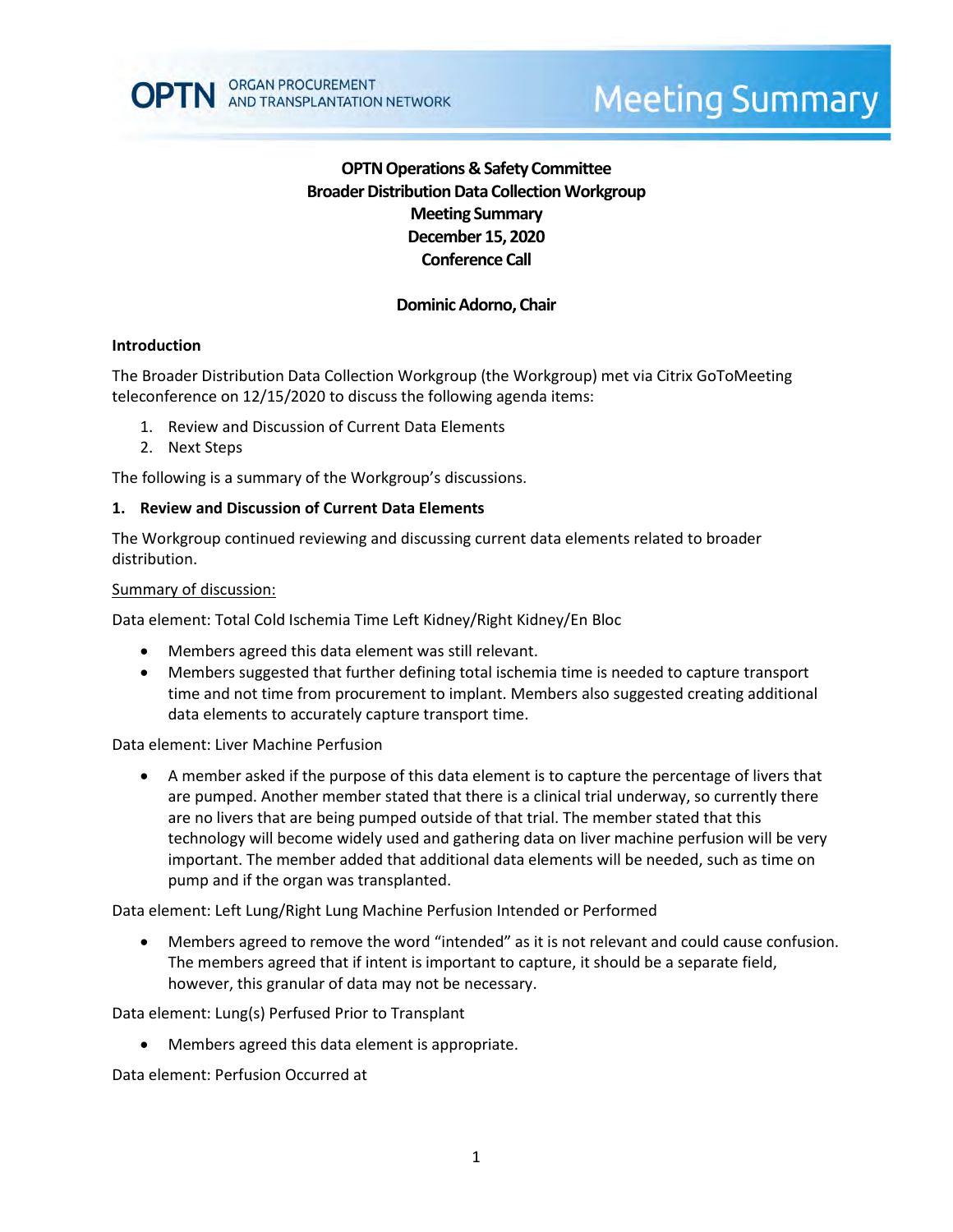- A member stated that there are many factors determining where perfusion occurs and thus does not find this data element to be relevant.
- A member stated that this data element is not captured for other organs, so there might not be any relevance of this data element in relation to broader sharing.
- Members requested input from the Lung Transplantation Committee regarding this data element.

Data element: Perfusion Performed by

 Members requested input from the Lung Transplantation Committee regarding this data element.

Data element: Total Time on Perfusion

Members agreed this data element is relevant and should be kept.

Data element: Left Lung/Right Lung Received at Transplant Center

- A member stated this data element collects valuable information.
- A member stated a similar data element is asked for kidney, but the fields are more stratified. The member asked if the lung data elements should align with kidney's. Members agreed there should be alignment between organs in order to have the ability to compare different organ systems. Staff stated that similar information is captured, but captured in different manners.

## **2. Next Steps**

The Workgroup will continue review and discuss data to identify gaps and recommend data element changes.

### **Upcoming Meeting**

- January 19, 2021 (teleconference)
- February 16, 2021 (teleconference)